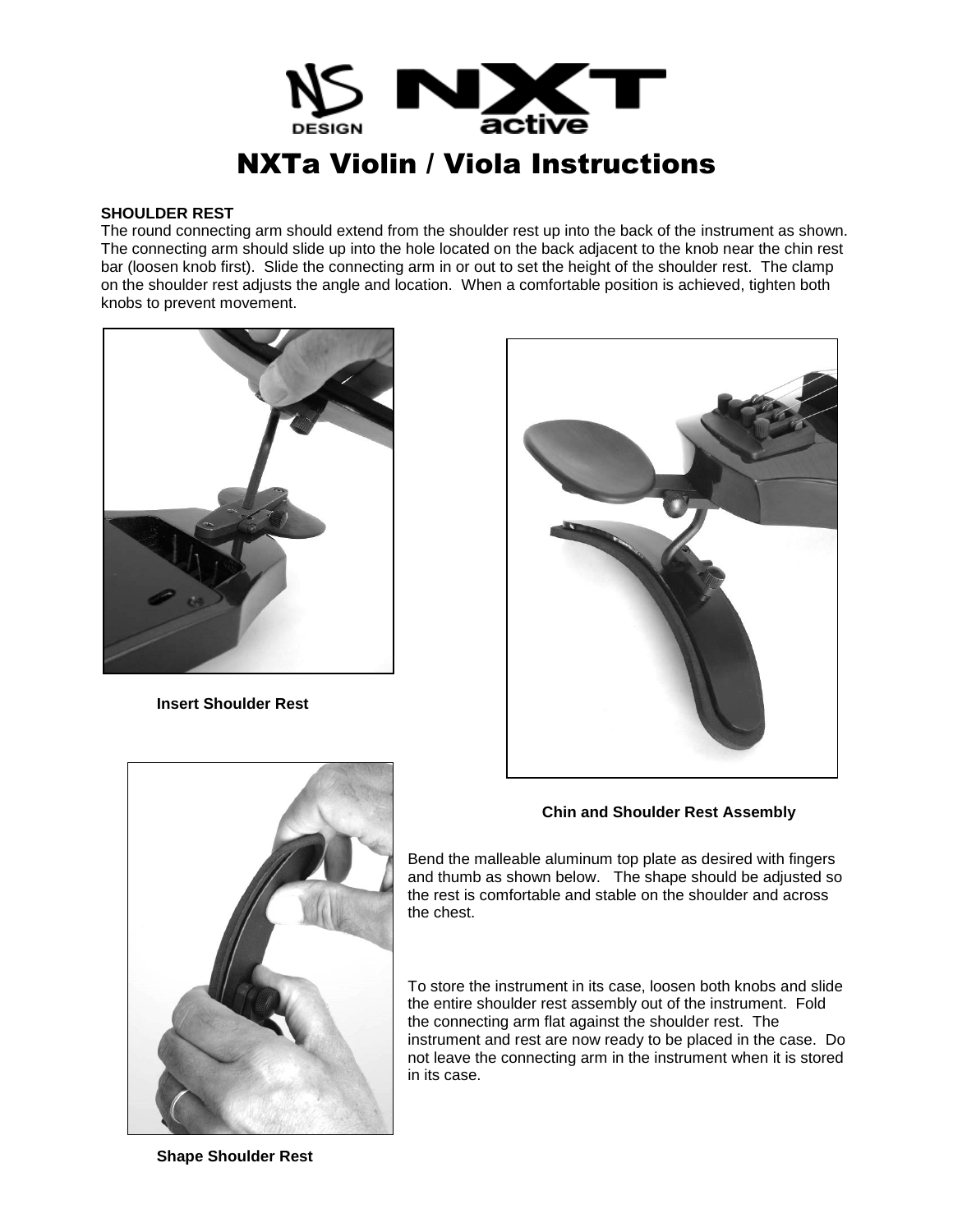### **ADJUSTMENT OF THE SHOULDER REST CLAMPS**

If the two clamps associated with the shoulder rest assembly (one on the body of the instrument, one on the base of the shoulder rest) are not properly adjusted, slippage of the support arm or shoulder rest base can

be expected. When a user is experiencing difficulty, the first thing to check is whether the two members of the clamp touch each other at one end or the other. If they do, loosen the clamp and adjust the set screw (the one at the end opposite the thumb screw) so that, when tightened, the two halves are parallel. Once that has been checked or adjusted, another easy step is to apply a coating of powdered rosin to the support rod where it contacts the clamp. Then tighten the thumb screw firmly.

This photo shows the proper orientation of the two clamp members, and the arrow points to the set screw used to adjust the position. This screw can be turned by hand, but it can also be adjusted using a hex key. Always loosen the thumb screw before adjusting the set screw.



# **CONTROLS**

**Knob 1 Volume** – rotary control

**Knob 2 Tone –** rotary control, clockwise for full treble, counter-clockwise to cut treble.

**Dual Output Mode –** push-pull control, in for Passive Mode, out for Active Mode.

**Active Mode –** Using the supplied charger, connect the NXTa to any AC outlet for 60 seconds. This will fuel the capacitor-powered active circuit for 16 hours from the time of the charge. The instrument can then be plugged straight into any low or high impedance device, no direct box necessary.

**Passive Mode\* –** The NXTa can be played in this mode with an amplifier with an impedance of 1 meg ohm or greater (3-10 meg ohm recommended) or with a direct box.

**Switch Arco/Pizzicato Mode** selection, toggle up for Arco, toggle down for Pizzicato

The design of the Polar™ Pickup System enables you to choose between two distinct attack and decay characteristics:

**Arco Mode** is for massive attack and relatively fast decay, optimal for bowed and percussive plucked sound.

**Pizzicato Mode** is for a smooth attack and long decay, optimal for plucked, sustained sound. This mode is not recommended for bowing.

Note that the **Polar™ pickup** allows the player to control attack and decay parameters. Pizzicato Mode is for a smoother attack and longer decay when plucked. Note that the full bow response can only be achieved in the Arco Mode.

## **TUNING AND STRING CHANGE**

We recommend NS Electric strings, but any solid and stranded core strings may be used. Tune strings with knobs located behind the bridge, like conventional fine tuners.

To remove strings, loosen knob all the way until the string pulls out of the tuner. If necessary, use a finger to push the tuning lever back and down to open the tuner jaws to free the string.

To install strings, thread the string through the hole in the end of the neck and pull it through the nut. Insert the free end of the string into the appropriate slot located just behind each tuning lever. (Be sure knob is rotated all the way in the counter-clockwise direction to open tuner fully



**Thread String Through Neck**